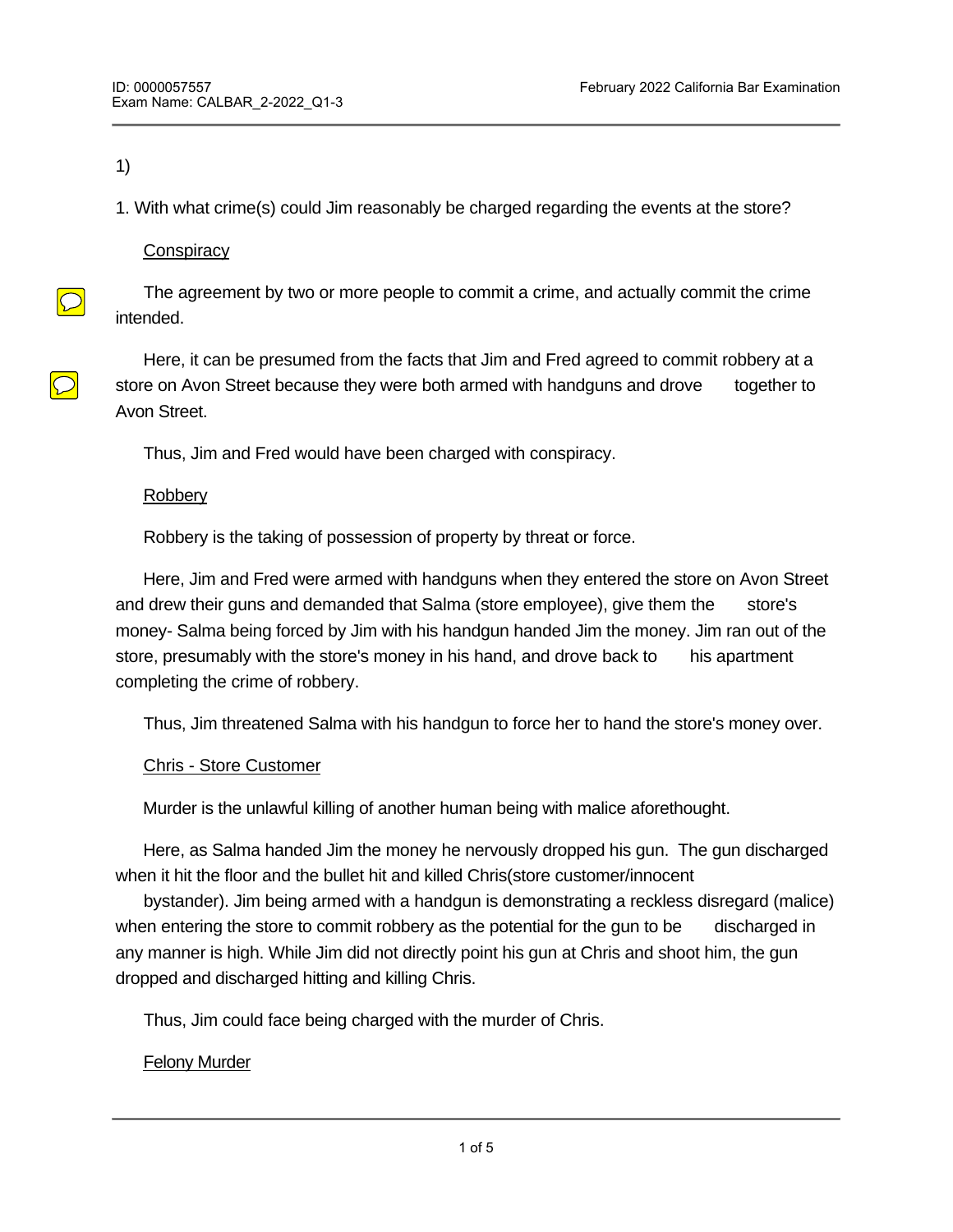Felony murder is the unlawful killing of another person during the commission of a felony (burglary, arson, robbery, kidnapping).

 Here, as discussed above, Jim was robbing the store on Avon Street when he dropped his gun, that discharged and the bullet hit Chris, killing him.

 Jim was still in the store and had just been handed the store's money when the event was still ongoing.

Thus, Jim could be charged with felony murder.

# Fred-Accomplice/Co-Conspirator

Murder

 $\bigcirc$ 

 $\overline{\mathcal{O}}$ 

Defined above.

 Fred, Jim's accomplice/conspirator to the robbery was killed during the felony by Salma. Salma got a shotgun from under the counter and shot Fred, killing him following Chris being killed.

 Here, when an accomplice/co-conspirator to a crime is killed during the commission, the other accomplice/co-conspirator is charged with their murder. Because Fred was shot by Salma will not protect Jim since they were robbing the store together and the event occurred as a result of the crime. If Fred had been shot by the police or someone trying to stop the crime, Jim would not face this charge. Moreover, Salma was acting in self-defense (person having a reasonable fear of harm and acting in pprotection to prevent that harm. Response with the same force) and would likely not be charged for Fred's murder.

Thus, Jim will also be charged with Fred's murder.

# **Conclusion**

 Jim could reasonably be charged with conspiracy (if not merged with the other crimes), robbery felony murder of Chris and Fred.

2. With what crime(s) could Jim reasonably be charged regarding the incident on Park Street?

# Attempted Murder

 Attempt is the intent to commit a crime, but failing to see it to completion. Murder is defined above.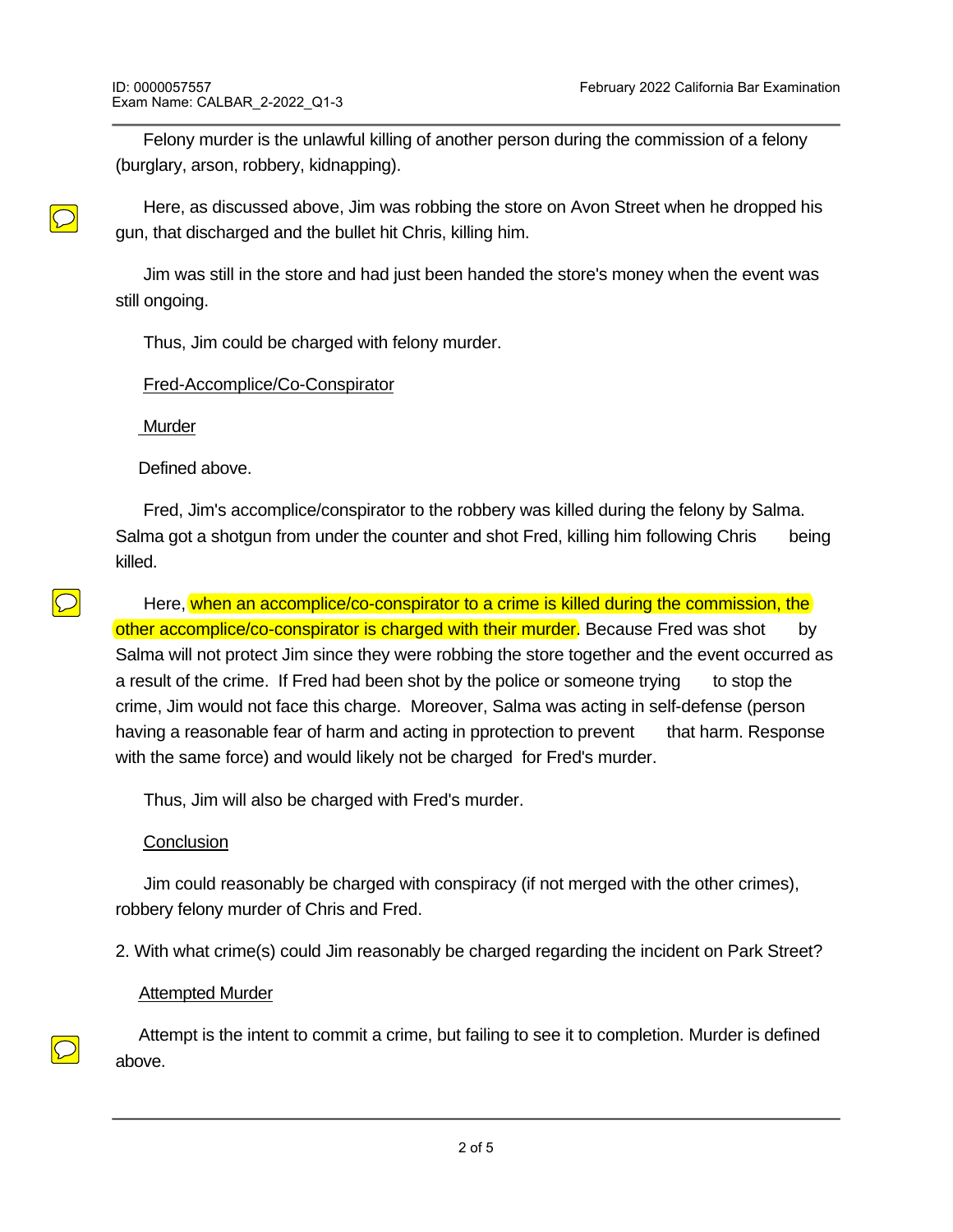#### First Degree Murder/Second Degree Murder

 Murder in the first degree is the intentional killing with premeditation and deliberation. If without premeditation and deliberation, it would fall to second degree murder.

 Here, Jim saw Salma, later that evening, while walking down Park Street. Thinking that he could eliminate her as a witness, Jim shot at Salma with his gun, but the bullet missed her. Jim drove away in his car. When Jim saw Salma walking down Park Street he happened upon Salma he did not have premeditation to kill Salma or deliberated on how to kill her. Instead when he saw her he thought eliminating her by killing her would prevent Jim from being caught and Salma testifying to the earlier events.

 Thus, Jim could face attempted second degree murder because he shot at Salma intending to kill her, but the bullet missed her.

3. Under the Fourth Amendment to the US Constitution, can Jim successfully move to suppress Jim's gun from being introduced into evidence at trial?

#### Fourth Amendment

 The fourth amendment of the US Constitution prevents the unreasonable search and seizure of a person/item.

#### Standing

 In order for a defendant to assert this claim he/she must show government conduct and reasonable expectation of privacy.

 Here, because Jim was in his car when he was pulled over, he had a reasonable expectation of privacy while driving in his car.

Thus, Jim has standing.

# Search Incident to Arrest

Government agent can stop and search a person/car for reasonable suspicion.

 Here, a few minutes later after Jim's encounter with Salma, Police Officer Bakari, saw Jim driving down the street. Officer Bakari, who had no knowledge of the events at the store, or on Park Street, pulled Jim over because he looked nervous.

 When Jim got out of his car, Officer Bakari noticed a bulge under his shirt. Officer Bakari then patted Jim down and found Jim's gun. Officer Bakari arrested Jim for possession

of concealed firearm and seized the gun. While we do not from the facts what  $\Delta$  facts what  $\Delta$ 

 $\bigcirc$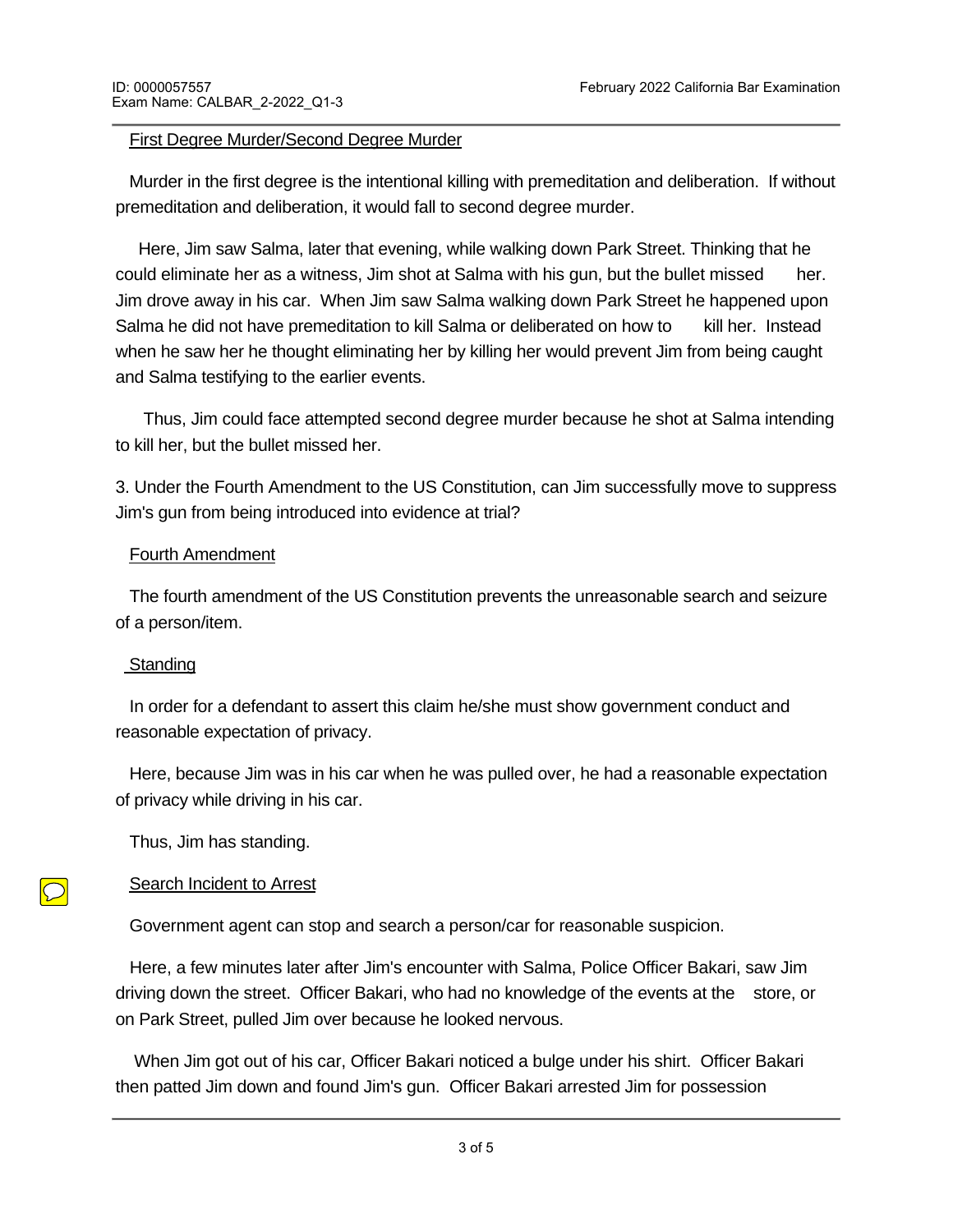of concealed firearm and seized the gun. While we do not from the facts what Officer Bakari had Jim exit the car, it can be presumed that based on the officer's obervation of Jim's nervousness he had him step out of the car to search inside. However, Officer Bakari noticed a bulge and patted Jim down, which the officer was permitted to do in reasonably suspicion/probable cause.

Thus, there was a search incident to arrest.

# Exclusionary Rule

The exclusionary rule applies when there has been a violation of a person's 4th, 5th and 6th amendment rights.

Here, Jim would raise that both his 4th and 5th amendment rights were violated during the arrest by Officer Bakari in an attempt to prevent his gun from being introduced into evidence at trial.

# 4th Amendment

# Defined above.

Here, Jim will claim that his 4th amendment rights were violated by Officer Bakari when he was pulled over and patted down. However, as discussed above, when there is a serach incident to arrest event, any evidence seized during that search is permissible for entry barring another exception. Because there is a gap in the facts as to why Officer Bakari had Jim exit the vehicle, if there is something that occurred outside the bounds, Jim may have a claim for a 4th amendment violation.

Thus, Jim would likely not prevail on the 4th amendment claim.

# 5th Amendment

 $\bigcirc$ 

The 5th amendment provides the right to prevent self-incrimination. The right to remain silent, if you choose not to remain silent anything you say can be used against you in court, an attorney can be provided if you cannot afford one. (Miranda Rights).

Here, from the facts it appears that upon Jim's arrest Officer Bakari did not mirandize Jim to inform him of his rights.

Thus, if this did not occur, Jim may have a claim to suppress his gun for lack of being read his rights.